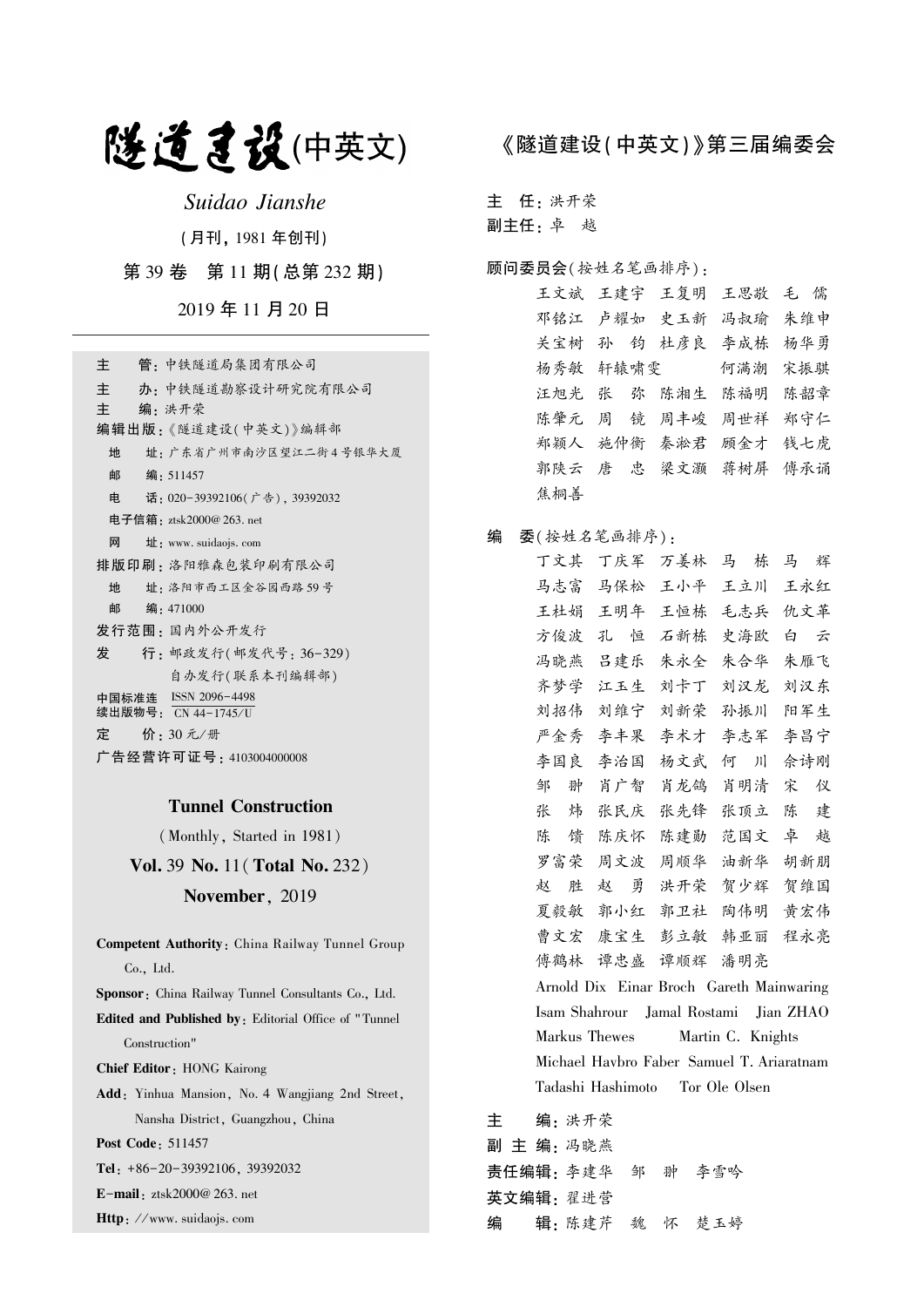# 《隧道建设 (中英文)》第四届理事会组成人员名单

名誉理事长: 梁文灏 (中国工程院院士)

理 事 长: 唐 忠(中铁隧道局集团有限公司总经理, 中国土木工程学会隧道及地下工程分会理事长)

副 理 事 长:洪开荣(中铁隧道局集团有限公司总工程师,中国土木工程学会隧道及地下工程分会秘书长) 严金秀 ( 中铁科学研究院有限公司副总经理, 国际隧道协会主席, 中国土木工程学会隧道及 地下工程分会副理事长)

## 常务理事: (排名不分先后)

广州地铁设计研究院股份有限公司 上海市隧道工程轨道交通设计研究院 中国电建集团华东勘测设计研究院有限公司 中铁第六勘察设计院集团有限公司隧道设计分公司 中铁二局集团有限公司 上海隧道工程有限公司 中建南方投资有限公司 中铁六局集团有限公司交通工程分公司 中铁工程装备集团有限公司 中铁隧道股份有限公司 中铁隧道集团一处有限公司 中铁隧道集团二处有限公司 中铁隧道局集团路桥工程有限公司 盾构及掘进技术国家重点实验室 中铁工程服务有限公司

#### 理 事: (排名不分先后)

中铁二院工程集团有限责任公司 **AECOM** Asia Company Limited 中铁一局集团有限公司 中铁十六局集团有限公司 中国水利水电第七工程局有限公司 中国水利水电第十四工程局有限公司 常州金土木工程仪器有限公司 中铁十六局集团第五工程有限公司 中铁二十二局集团第五工程有限公司 中铁隧道集团三处有限公司 中铁隧道局集团建设有限公司 中铁隧道局集团有限公司市政工程公司

史海欧 (总工程师) 曹文宏(副院长兼总工程师) 闫自海(隧道工程室主任) 贺维国 (总工程师) 马 辉(科学技术部部长) 李 波(总经理) 肖龙鸽 (中国建筑基础设施部总工程师) 齐春杰 (副总经理兼总工程师) 赵 华(副总经理) 胡新朋 (副总经理兼总工程师) 易国良 (总经理) 李志军 (总工程师) 曹保利 (总工程师) 陈 馈 (党工委书记兼常务副主任) 章龙管(副总经理兼总工程师)

喻 渝(副总工程师) 沈鹏搏(高级副总裁) 张金夫 (副总工程师) 马 栋 (总工程师) 向 建(总工程师) 和孙文 (总工程师) 杨志余(董事长) 朱卫东 (党委书记兼董事长) 邓启华 (副总经理兼总工程师) 覃正杨 (总经理) 莫智彪 (总工程师) 张 辉(总工程师)

秘 书 长: 卓 越(中铁隧道局集团有限公司副总工程师,中铁隧道勘察设计研究院院长)

副 秘 书 长: 李治国 (中铁隧道勘察设计研究院副院长兼总工程师)

- 冯晓燕(《隧道建设(中英文)》期刊副主编)
- 书:谭 畅(《隧道建设(中英文)》理事会秘书) 秘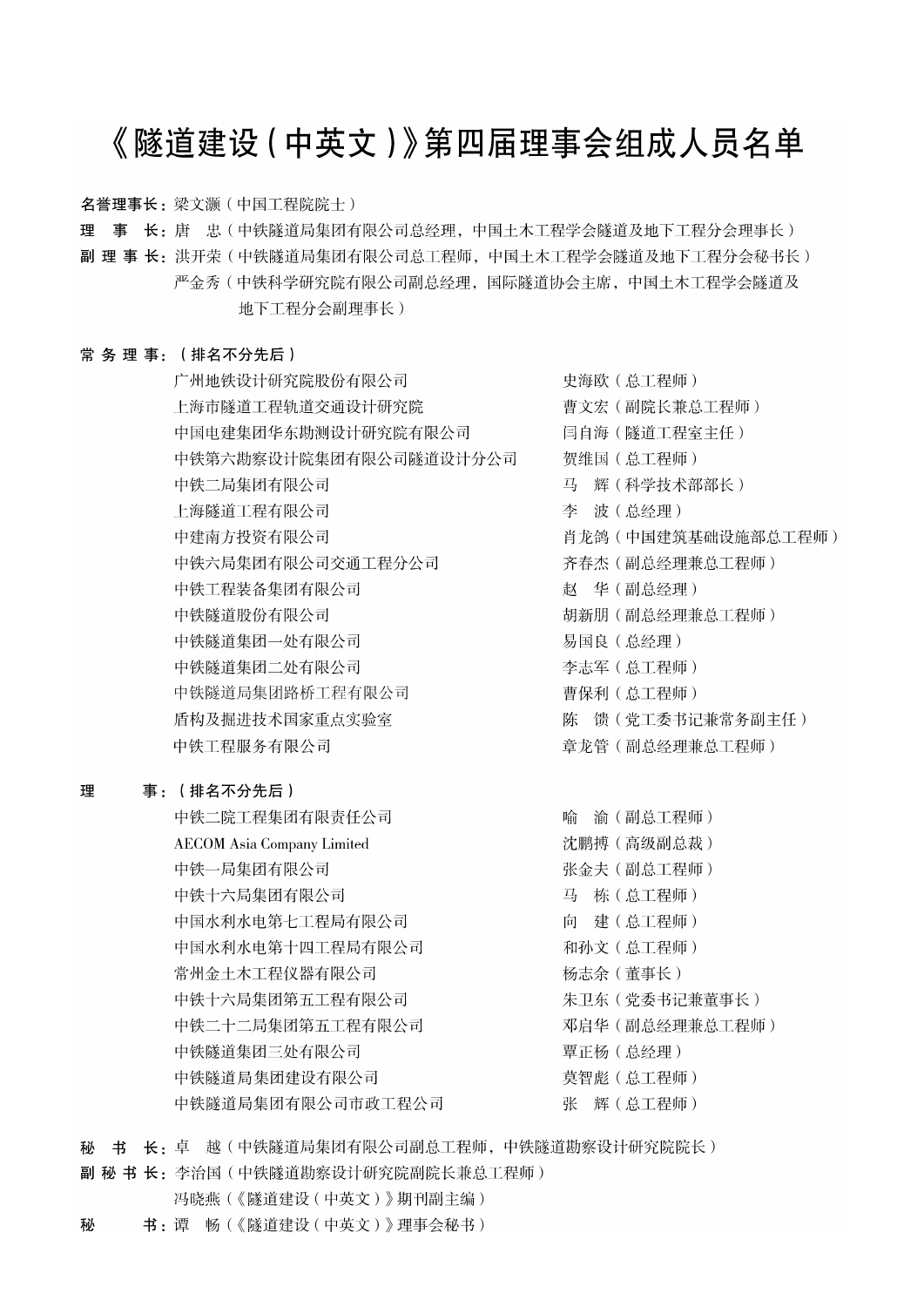# 隧道建设(中英文)

# 第 39 卷 第 11 期(总第 232 期) 2019 年 11 月 20 日

目 次

## ·专家论坛·

| 我国几类特殊地质条件铁路隧道修建问题与对策概述 ………………………………………………… 肖广智(1748)               |
|---------------------------------------------------------------------|
| ・研究与探索・                                                             |
| 盾构法 T 接隧道结构受力现场试验研究——以宁波轨道交通 3 号线联络通道为例                             |
| 献(1759)                                                             |
| 高地温隧道荷载模式及二次衬砌安全特性研究……………… 王明年,王奇灵,胡云鹏,王翊丞,刘大刚(1769)                |
|                                                                     |
| 防水密封垫布置方式对管片接头的力学影响分析 ……………………… 张建刚, 孟庆明, 李 围, 何<br>川 (1790)        |
| 杭州狭长软土基坑支护侧移规律与解析预测方法研究……… 马 元, 刘亚竞, 侯永茂, 王立忠, 洪<br>义(1797)         |
| 深埋老黄土隧道围岩劣化对支护受力影响分析 …… 管晓军, 李 畅, 仇文革, 申志军, 龚 伦, 王<br>刚(1806)       |
| 压缩空气泡沫系统及其产泡特性研究 ………………… 彭 磊, 何文敏, 畅亚文, 孔令昌, 杨江朋, 朱<br>鹏(1815)      |
| 钢筋锈蚀对上海地铁盾构隧道纵缝接头抗弯力学性能影响研究 ……………… 郑勇波, 白廷辉, 李晓军(1823)              |
| 地铁盾构隧道洞门钢环精密检测与数据处理方法研究 …………………………………………… 邓<br>哲(1832)              |
| 基于"CC 工法"的顶管隧道施工地表变形规律分析与研究                                         |
| ………………………………………………………… 李 鹏, 李 洋, 高 毅, 于少辉, 李应飞(1838)                |
| 复合地层中不同盾构掘进参数下碴土的颗粒特征研究                                             |
| ……………………………… 郭浩阳, 彭国峰, 韩爱民, 李 彤, 陈 冬, 程荷兰, 陈 冲, 景 凤(1848)           |
| 铁路隧道接触网可更换预埋槽道新型锚杆型式研究及有限元分析                                        |
|                                                                     |
| 管幕冻结法钢管-冻土接触面剪切试验研究 ……………………………………………… 何 爽, <mark>胡向东</mark> (1864) |
| ・施工技术・                                                              |
| 基于矿山法铁路隧道复合式衬砌断面尺寸的施工问题分析及解决对策探讨 ……………………… 阮清林(1871)                |
| 微震监测技术在某深埋铁路隧道施工管理中的应用 ………………… 李永亮, 乔志斌, 牛文静, 王剑超(1881)             |
| 明挖隧道施工期间下方共线地铁盾构区间上浮控制技术——以深圳市桂庙路快速化改造工程为例                          |
| ……………………………………………………………… 雷亚峰, 何修义(1888)                             |
| 盾构近距离上跨既有运营隧道施工控制技术 ……… 杨志勇, 杨 星, 江玉生, 王 栋, 郑尧夫, 丁耀文(1898)          |
| 大断面箱涵推进微扰动施工技术应用 …………………………………………………………………… 牛 杰(1905)               |
| ·施工机械·                                                              |
| 基于现场试验的 TBM 滚刀磨损分析及预测 ………………… 秦银平, 张竹清, 孙振川, 陈 馈, 杨延栋(1914)         |
| ・消息・                                                                |
| 无人驾驶工程电机车亮相甘肃 可接替部分隧道施工危险工作 ………………………………………………………………… (1758)        |
| 地下变换刀盘直径 双直径 TBM 将用于美国德州排水隧道工程 ………………………………………………………………… (1822)     |
| 东京外环道路工程拒绝尘土飞扬 5.3 km 长距离皮带输送机出渣 …………………………………………………………… (1863)     |
| 隧道"奥斯卡"颁奖啦! 2019年隧协大奖公布,8 项大奖花落谁家? ……………………………………………………………… (1880)  |
|                                                                     |

期刊基本参数: CN 44-1745/U ∗ 1981 \* m \* A4 \* 186 \* zh+en \* P \* ¥ 30. 00 \* 3 000 \* 21 \* 2019-11